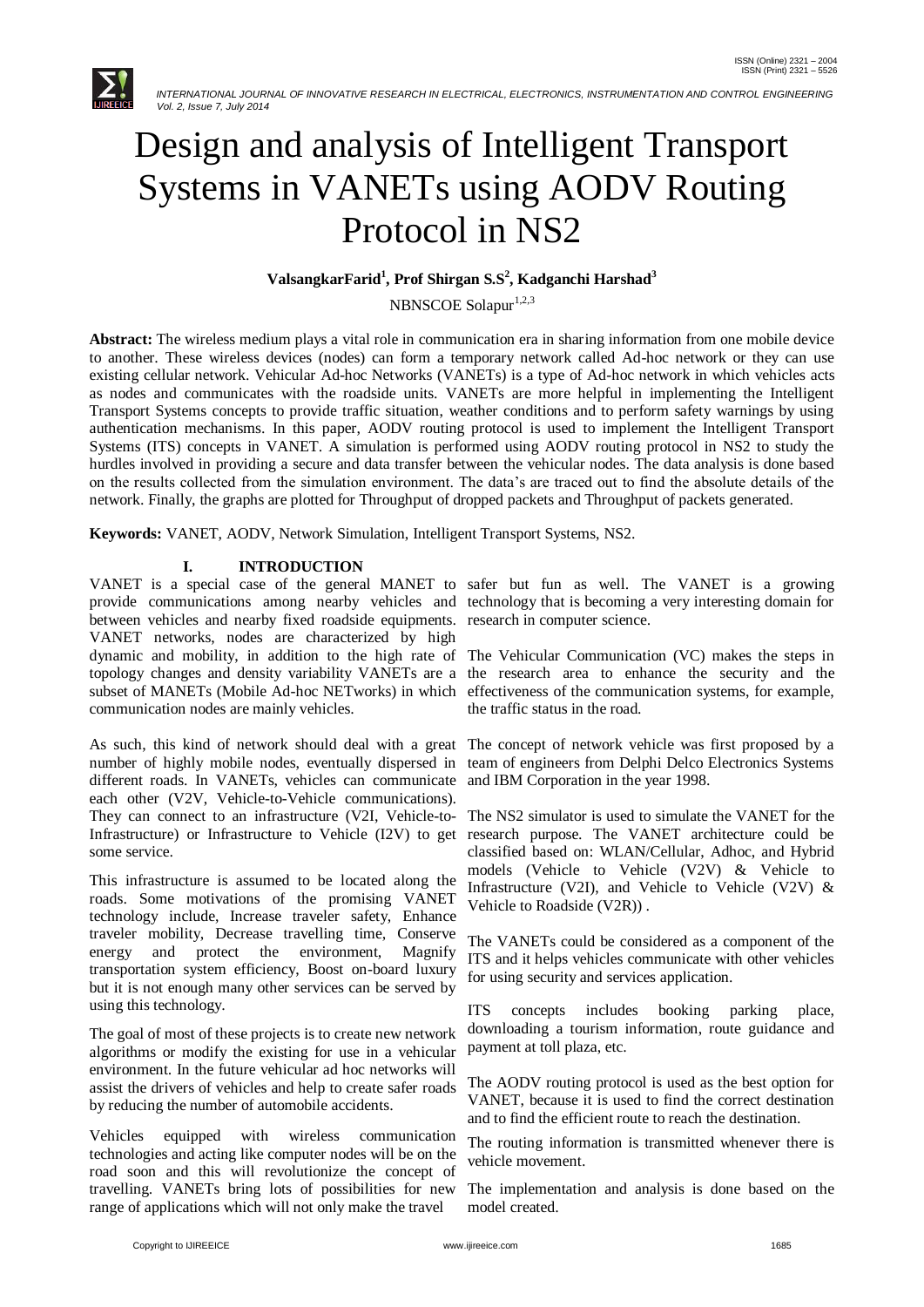



Fig.1 VANET Scenario

#### **II. LITERATURE REVIEW**

VANETs are a subgroup of mobile adhoc networks with the distinguishing property that the nodes are vehicles like cars, trucks, buses and motorcycles. The nodes in VANET are also characterized by high node mobility and topology changes. The routing protocols plays an important role in the vehicular communication. Mingliu Zhang et. al., [3] proposed routing protocols for vehicular adhoc networks in rural areas. A cluster based routing protocol are also be done and it has been proposed by Yuyi Luo et. al., [4] for VANET. Omid Abedi et. al., [5] enhanced the AODV routing protocol using mobility parameters in VANET. Jing Zuo et. al., [6] evaluated the performance of the routing protocol in VANET with vehicle-node density. Eicher et. al., [7] has analyzed the impact on road traffic based on Carto- Car messaging. Omid Abedi et. al., [8] proposed the improved route stability and overhead of the AODV routing protocol and making it usable for VANETs. The literature review shows that a proper model and a routing protocol is required for making effective routing and this must be a solution for any real world traffic environments.

## **III. PROBLEM STATEMENT**

The nodes in the VANET are often mobile nodes and so they are easy to deploy and it has no infrastructure. It is not able to find accurately that which vehicle has sent the information to another vehicle or Global Positioning System (GPS) devices. If a vehicle sends false information to a GPS device, it works with that false message and provides erroneous information to other vehicles. Though the nodes are mobile in VANET, the mobility is constrained to the boundaries of the road. The nodes are also characterized by high node mobility and fast topology changes.



Fig.2 Nodes in Ad-hoc Network

within the transmitter range of each other. The middle information is not stored in all the nodes.

nodes are used to forward packets between the outermost nodes.

The AODV routing protocol is used as the best option for VANET, because it is used to find the correct destination and to find the efficient route to reach the destination. The routing information is transmitted whenever there is vehicle movement. The implementation and analysis is done based on the model created.

### **IV. METHODOLOGY**

In general, the simulation components are the Nodes, Agents, and Links. The nodes are the participating objects within the simulation environment. The figure 2 shows the general requirement for designing the proposed model. The Agents rely on nodes for specifying the traffic type and the Links are used to specify the medium of connection i.e. wired or wireless between the participating nodes.

The Vehicle database has the complete details number of vehicles. The Router is used to route the information to the destination place. The Traffic status in the Route, Granting permission like Authorization and the Weather forecast are stored inside the Routing protocol. The traffic management center includes Offence detection, Fine notification, Evidence reception and Traffic information.

The computer database is used to maintain the backend information's. The figure 3 shows the general framework design which is discussed in this project.



Figure 3.Proposed model for VANET

#### **4.1 System design and Direction-finding**

The Network is formed by using the Nodes. The information's like the channel, type and size of the data, and the routing protocol are completely implemented inside each node. The Routing information is stored inside each packet header, so that the efficient routing is formed.

#### **4.2 AODV Routing Execution**

Here, in the above figure 1, the outermost nodes are not effective routing mechanism. Here, the routing In Ad-hoc networks the Ad-hoc On Demand Distance Vector (AODV) is used a routing protocol . AODV helps the vehicles to reach their correct destination with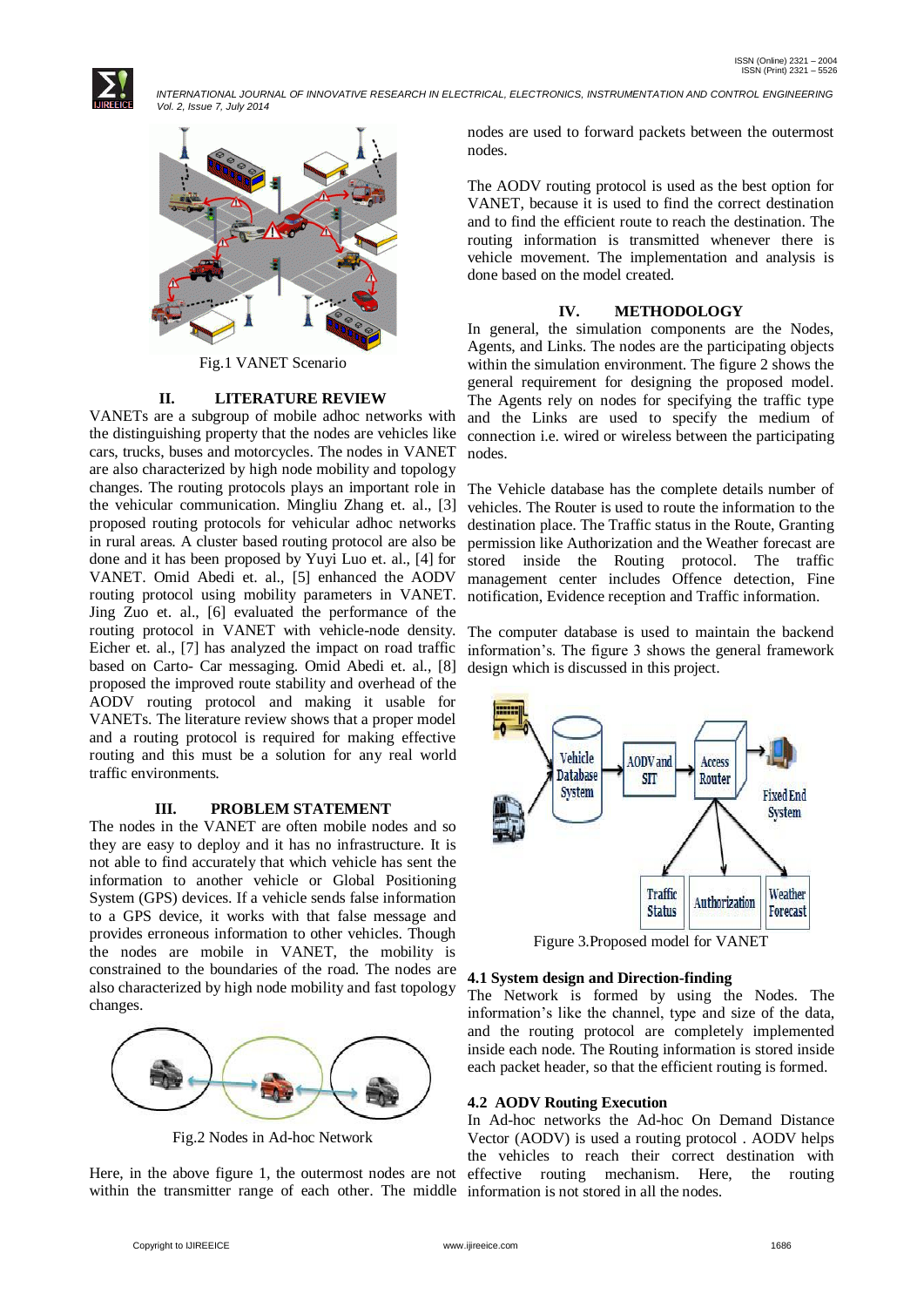

## **4.3 Digital Certificate Confirmation**

The Digital Certificate Confirmation (DCC) is done by the SIT (Secure Information Protocol) protocol. The certificates are given to the nodes after updating the information in their database. The best path is found by implementing the proposed on demand routing protocol. The Ticket Granting Machine is validates each node so that the unauthorized node may not can enter or transfer the data. Any node which transfers the data will have information which is received in the form of a data packet. When the Data Packet is transferred the Digital Certificate is validated. The validation is also used to find the complete node details which are used to transfer the data. The information is transferred by using data service from one node to another node.

## **4. 4 The Node E-Care Center**

Regular Node Discovery (RND) is the work of finding the node which subjects to E-Care Center (ECC). It will find out whether the nodes participated has the digital certificate. The RND will reduce the time delay by collecting and updating the information regularly. It does not make the node to stop at the ECC.

## **4.5. Data Analysis**

The data analysis is done based on the results obtained from the simulation environment. The network is traced to find the complete details. Based on the proposed model, the simulation is made and nodes are placed on the required configuration. The Graphs are plotted based on the following consideration with their corresponding value. The Loss Of Packet (LOP), Sending Node (SN) and Receiving Node (RN) and Consumption of Energy (CE) are parameters used. The 300s is used as the Time. The Network Boundary is  $500m \times 500m$ .

There are 20 nodes are participated and the Frequency is considered as 100m. The Constant Bit Rate link is 20, which is set to link the nodes. Size of the data packet is 512 bytes. The movement of the nodes inside the network is made to travel in any direction without any restriction and it is set as random. The Throughput is the QoS parameter that is considered for Analysis. The data analysis is done based on the Table 1.



Figure 4.Node Initialization

|  |  | Table 1. Data Analysis Based on simulation setup |
|--|--|--------------------------------------------------|
|--|--|--------------------------------------------------|

| Parameter                    | Value                         | <b>Description</b>                  |
|------------------------------|-------------------------------|-------------------------------------|
| <b>Simulator</b>             | NS2                           | Simulator tool                      |
| <b>Simulation time</b>       | 300s                          | Maximum execution time              |
| <b>Simulation area</b>       | 500mx500m                     | Physical boundary of the<br>network |
| Number of nodes              | 20                            | Nodes participating in the nodes    |
| <b>Transmission</b><br>range | 100m                          | Frequency of the node               |
| Max speed                    | $0,5,10,15,20 \,\mathrm{m/s}$ | Speed of nodes                      |
| <b>CBR</b> flows             | 20                            | Constant Bit Rate link used         |
| Data payload                 | 512 bytes                     | Packet size                         |
| Movement model               | Random waypoint               | Network connection                  |



Figure 5. Throughput of dropping packets



Figure 6. Throughput of generating packets